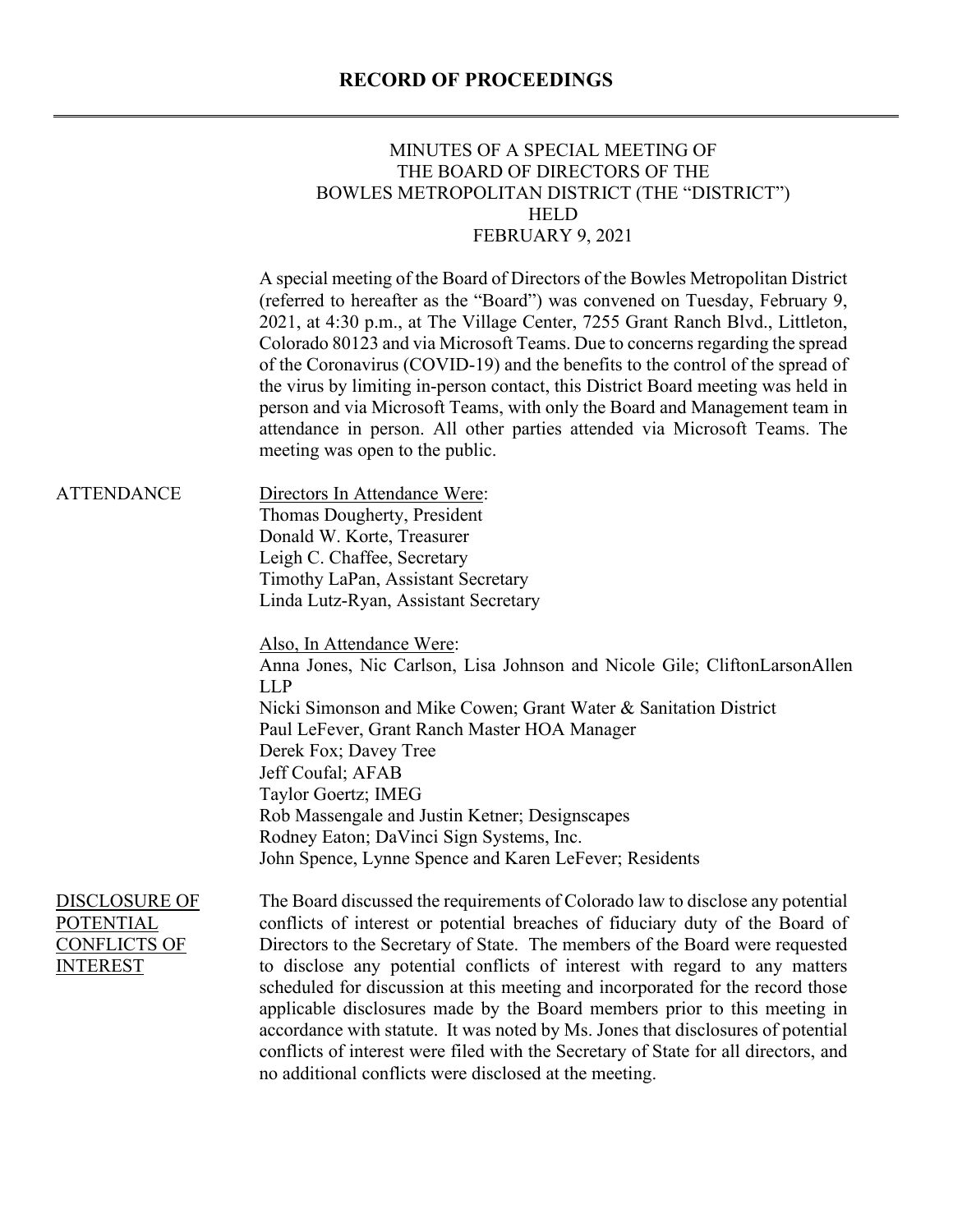# ADMINISTRATIVE **MATTERS** Quorum/Confirmation of Meeting Location/Posting of Notice/ Agenda: Ms. Jones confirmed the presence of a quorum. The Board entered into a discussion regarding the requirements of Section 32- 1-903(1), C.R.S., concerning the location of the District's Board meeting. Following discussion, and upon motion duly made by Director Dougherty, seconded by Director Dougherty, and upon vote unanimously carried, it was determined to conduct the meeting at the above-stated dated, time and location. It was further noted that notice of the time, date and location was duly posted and that no objections to the location or any requests that the meeting place be changed by taxpaying electors within the District's boundaries have been received. The Board reviewed the Agenda for the meeting. Financial matters were removed from the Consent Agenda, and the EcoResource Solutions, Inc. contract was added to Manager Matters. Following discussion, upon motion duly made by Director Korte, seconded by Director Chaffee, and upon vote unanimously carried, the Board approved the Agenda, as amended. Director Dougherty introduced Anna Jones and Nic Carlson as the new Management Team serving the District. Public Comment: Members of the public may express their views to the Board on matters that affect the District that are otherwise not on the agenda. Comments will be limited to three (3) minutes per person. Ms. LeFever welcomed the new managers. She noted there were some girls continuing to practice basketball while others seemed to have stopped. She added that the Lacrosse net needs to be removed. Ms. LeFever informed the Board that there is a great deal of goose poop on the basketball courts. Ms. LeFever reported that the bathroom is in much better shape. Ms. Simonson informed the Board that she sent an Intergovernmental Agreement but will need to resend it. She proposed a committee to collaborate on the Sunset Park easement in 2021. Mr. Spence requested that the Board introduce themselves. He inquired about the status of the San Marino ditch maintenance issue.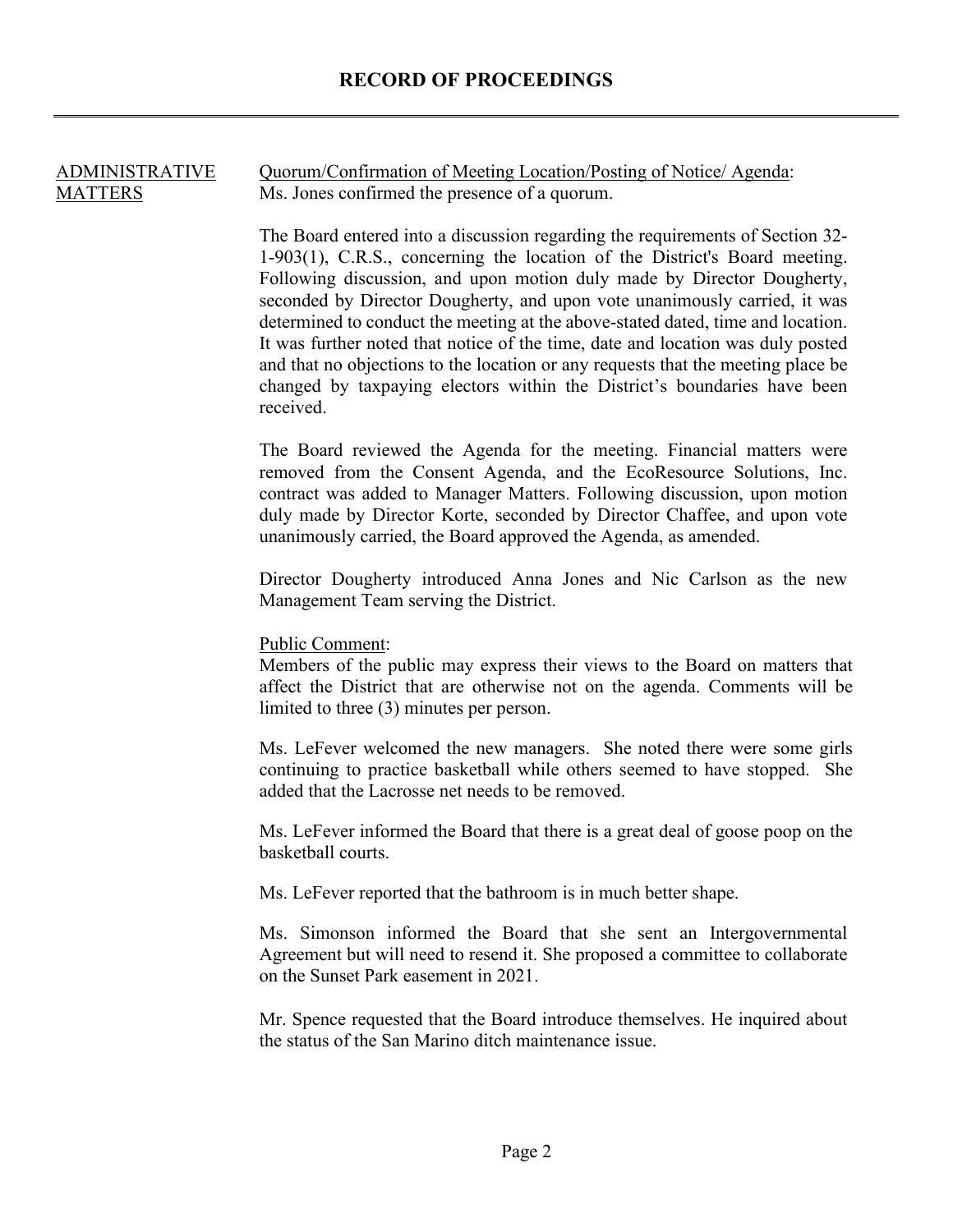## **RECORD OF PROCEEDINGS**

|                                     | Mr. LeFever notified the Board that the HOA would like to hold an Easter Egg<br>Hunt in Blue Heron Park. Director Dougherty requested that he fill out the<br>permit for the request. Director Dougherty requested that Designscapes remove<br>the goose poop, Design capes indicated they had already removed it.                                                                                                                                                                                                                                                  |
|-------------------------------------|---------------------------------------------------------------------------------------------------------------------------------------------------------------------------------------------------------------------------------------------------------------------------------------------------------------------------------------------------------------------------------------------------------------------------------------------------------------------------------------------------------------------------------------------------------------------|
|                                     | Consent Agenda:                                                                                                                                                                                                                                                                                                                                                                                                                                                                                                                                                     |
|                                     | <u>Ratify the Minutes from the November 17,2020 Special Board Meeting and</u><br>Review and Approve Minutes from January 12, 2021 Special Board Meeting:<br>Following discussion, upon motion duly made by Director Chaffee, seconded<br>by Director LaPan, and upon vote unanimously carried, the Board ratified<br>approval of the November 17, 2020 Special Board Meeting Minutes and<br>approved the January 12, 2021 Special Board Meeting, as presented.                                                                                                      |
| <b>FINANCIAL</b><br><b>MATTERS</b>  | Discuss Board Members who will be Designated Approvers for Bill.com:<br>Following discussion, the Board determined that the two primary signers on<br>Bill.com with be Director Korte and Director Dougherty, the other Directors<br>will also be designated approvers if/as needed if Directors Korte and Dougherty<br>are not available to do so. It was noted the Board will continue to approve<br>payments at the Board Meetings. Ms. Gile informed the Board to "skip" invoices<br>they either weren't sure about or had questions about, rather than "deny". |
|                                     | Approve the Claims in the amount of \$187,322.05:<br>Following discussion, upon motion duly made by Director Korte, seconded by<br>Director Chaffee, and upon vote unanimously carried, the Board approved the<br>claims in the amount of \$187,322.05.                                                                                                                                                                                                                                                                                                             |
| <b>MANAGEMENT</b><br><b>MATTERS</b> | <b>Operational Updates and Action Items:</b><br>Designscapes<br>General Update-<br>2. 2021 Work Order Summary<br>The Board discussed the Basketball Planting Proposal in the amount of<br>\$6,720.00. Director LaPan and Mr. Massengale reviewed the proposed design<br>with the Board. Mr. Massengale and Director LaPan will work with neighboring<br>residents to ensure the changes are acceptable.                                                                                                                                                             |
|                                     | Davey Tree<br>1. General Update $-$<br>Tree Pruning Proposal 6193 W. Gould - \$405.00<br>Mr. Fox reviewed the Tree Pruning Proposal with the Board. Following<br>discussion, upon motion duly made by Director Chaffee, seconded by Director<br>Dougherty, and upon vote unanimously carried, the Board approved the Tree                                                                                                                                                                                                                                           |

Pruning Proposal for 6193 W. Gould in the amount of \$405.00.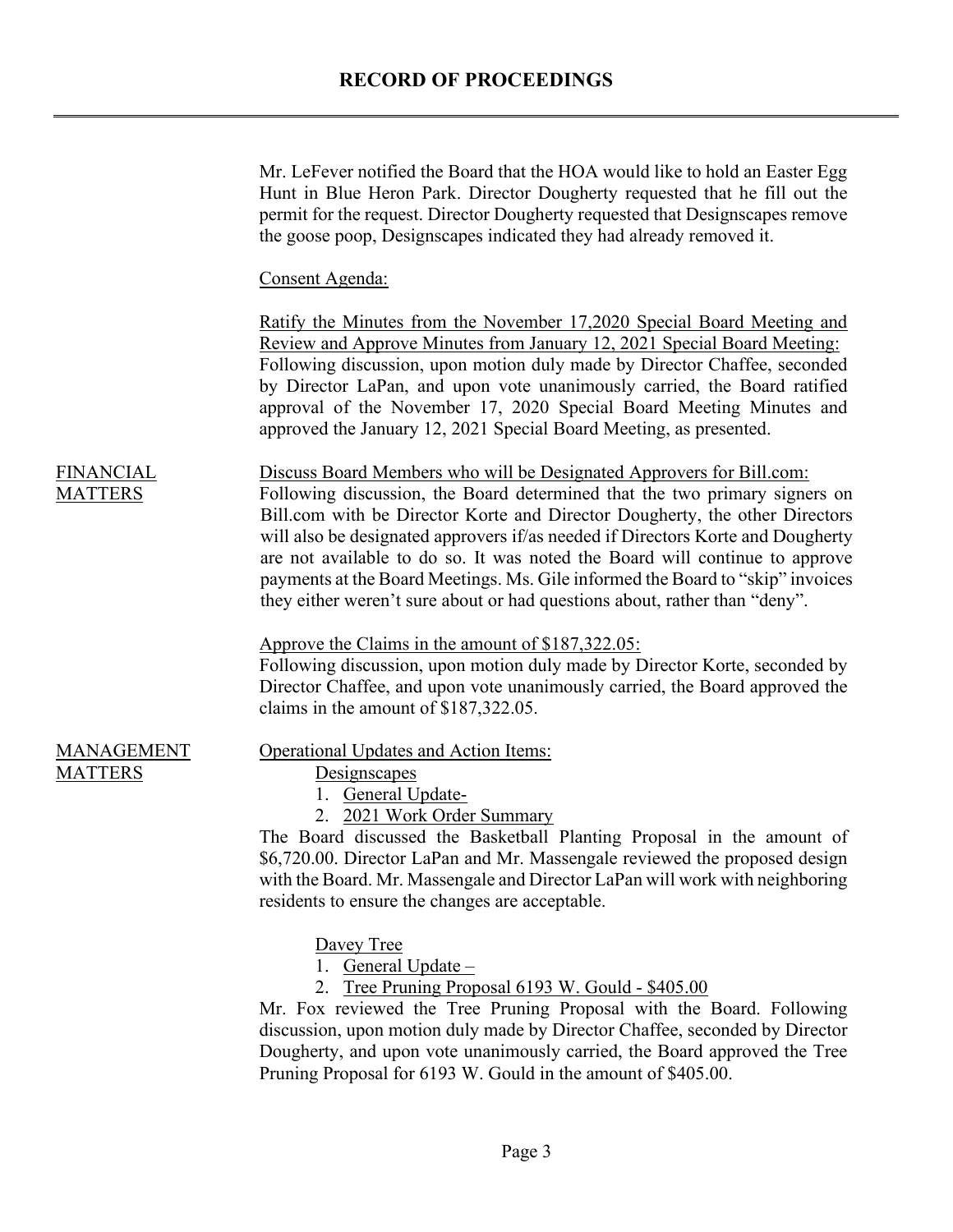### **Blue Heron Park:**

1. Dredging Project Status

Mr. Coufal presented a powerpoint presentation to the Board and provided an update on the Dredging Project.

### 2. Payments made in the amount of \$158,949.00:

Director LaPan reported that he approved of the sweeping for \$3,500 as well as the tracking pad in the amount of \$2,500, noting this should take place in the next check run. Following discussion, upon motion duly made by Director LaPan, seconded by Director Korte, and upon vote unanimously carried, the Board approved the payments made in the amount of \$158,949.00.

### 3. Pond Restoration – Designscapes Proposal for \$38,684.00:

The Board discussed the Designscapes Pond Restoration Proposal. The Board also discussed turf restoration pricing, requesting that AFAB and Designscapes bring pricing back to the Board in March.

Following discussion, upon motion duly made by Director Chaffee, seconded by Director Korte, and upon vote unanimously carried, the Board approved the Designscapes proposal restoration specifically for seed, blankets and willows for the Pond Restoration Project.

Capital Projects:

1. Concrete sidewalk replacements-

Panels along pond embankment and trickle channel Concrete near roundabout

Concrete sidewalk at northeast corner of park

Mr. Carlson reviewed the proposals from Chavez Construction with the Board. Director LaPan asked about the outfall pipe repairs. Mr. Goertz reported that it was damaged previously. Following discussion, upon motion duly made by Director LaPan, seconded by Director Dougherty, and upon vote unanimously carried, the Board approved the Chavez concrete repairs and the trickle channel panels along the pond embankment. Mr. LeFever indicated that the HOA may be interested in working with the District on other concrete repairs. The Management Team will coordinate with Mr. LeFever.

2. Concrete Prioritization and Implementation Plan-The Board did not discuss this item.

3. Asphalt – Blue Heron Park Parking Lot-The Board directed Mr. Carlson to solicit a proposal from Chavez for asphalt repair.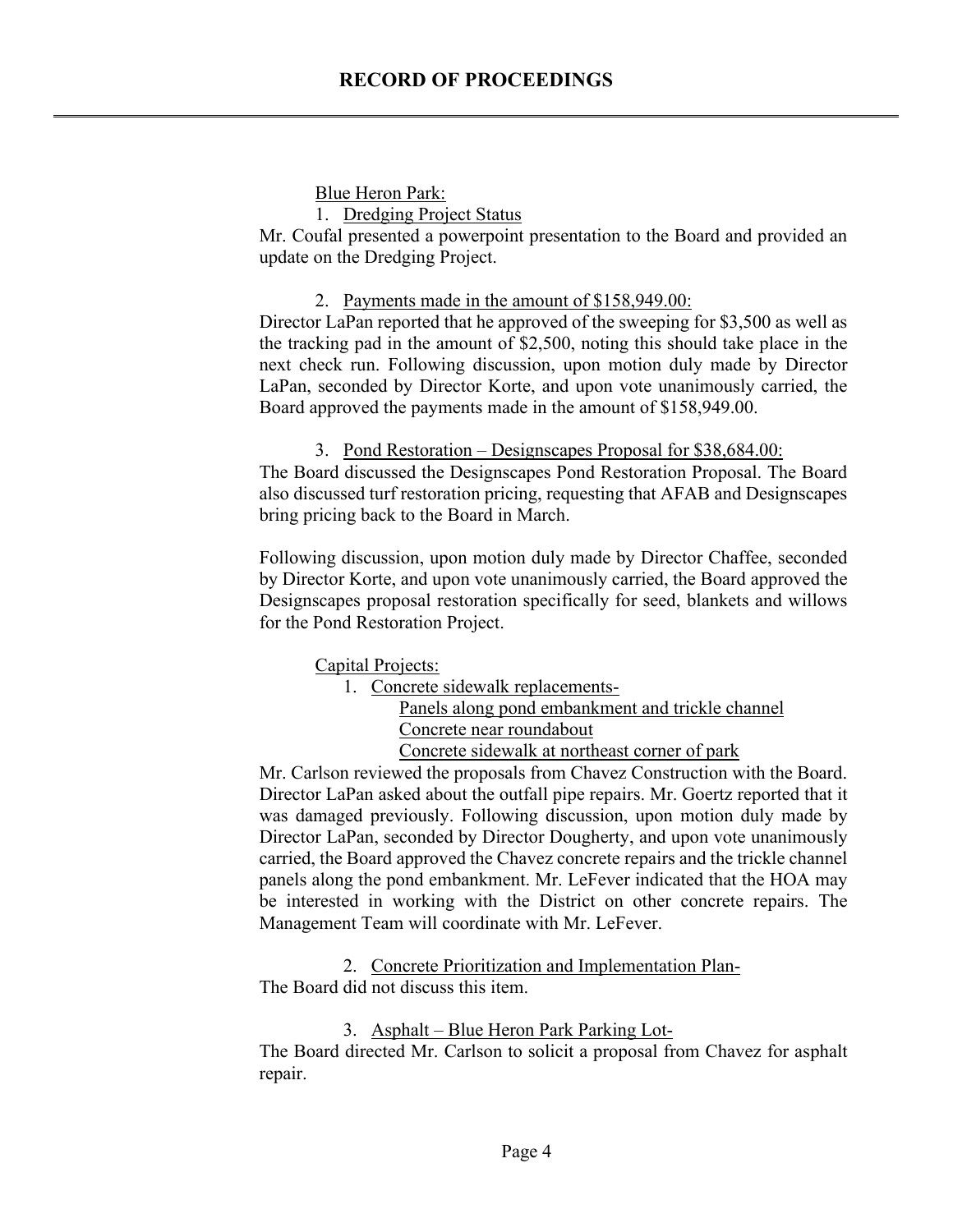Discuss Trash Cans:

1. Map & Proposal

The Board discussed trash cans in Vista Park, noting that one larger can instead of two cans would be preferred, with a total of six trash cans. Following discussion, upon motion duly made by Director LaPan, seconded by Director Chaffee, and upon vote unanimously carried, the Board approved the trash can proposal.

Signage Update:

- 1. District Entry Way
- 2. Dave Hobart Trail
- 3. Isthmus Park

Mr. Eaton reviewed the proposals with the Board, noting that completion of the signs will take approximately 4-6 weeks, once approved. The Board requested the Dave Hobart Trail sign be smaller in scale. Following discussion, upon motion duly made by Director Korte, seconded by Director Chaffee, and upon vote unanimously carried, the Board approved the signs and payment in full to DaVinci Sign to move the project forward, subject to Director LaPan's review and changes.

Update on Blue Heron Park & Sunset Park Reservations/ Food Truck Policy: Director Chaffee requested that this item remain on the next agenda, in order to give staff time to research and get up-to-speed. Staff will report back at the March meeting.

Homestead Fence Painting and Repairs Proposal/ Resident Outreach:

The Board discussed the Homestead Fence Painting and Repairs Proposal. The Board directed staff to reach out to Bowmar for water sampling and request an agreement for consideration. Following discussion, upon motion duly made by Director Chaffee, seconded by Director Dougherty, and upon vote unanimously carried, the Board approved the Proposal for \$865.00, noting they wish to defer the Proposal for \$890.00.

#### Gazebo Repair at Isthmus Park:

The Board requested that staff obtain a Master Service Agreement with Construction Done Right, LLC. The Board approved the \$175.00 invoice to be paid for the gazebo repair work done at Isthmus Park.

#### EcoResources:

Mr. Carlson reviewed the proposal from Ecosystem Resources for water quality testing and explained that this contract would only cover basic testing. Further expenses should be expected for routine equipment maintenance and replacement.